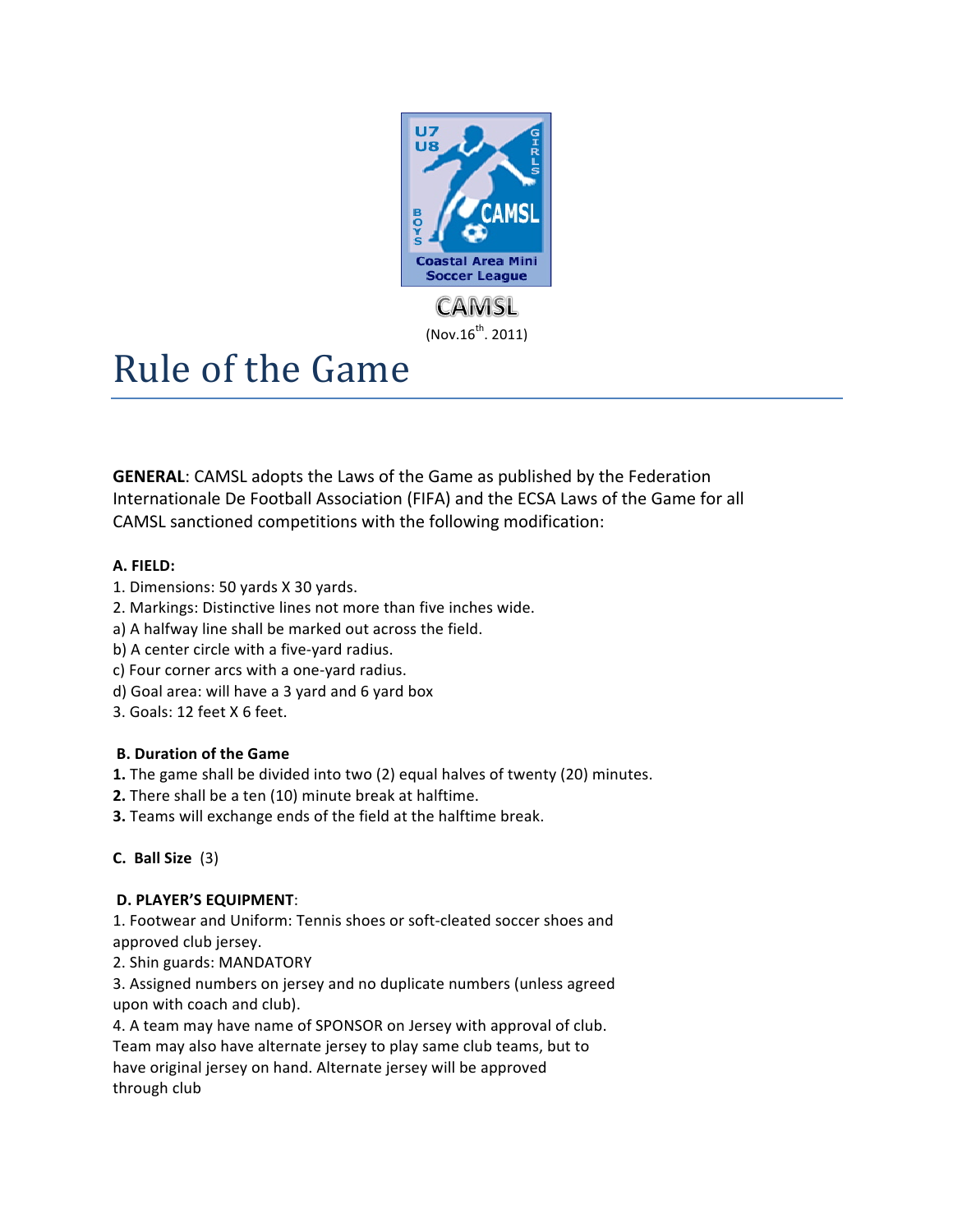## **E. Number of Players**

1. Maximum number of players on the field is six (6). One of whom shall be the goalkeeper.

- 2. Ball may be handled by goalkeeper anywhere within the 6-yard box.
- **3.** Maximum number of players on the roster will not exceed twelve (12).
- **4.** A team must have four (4) players to start or continue a match

#### **F.!Substitutions:**

Player substitutions are permitted during possession throw-ins, goal kicks,

after the scoring of a goal and at halftime.

1.) Player Injury

2.) Player request, with referee approval

3.) If one team substitutes for any of above, the opposing team

will be given opportunity to substitute

#### **G.!Playing!Time:**

Each player SHALL enter in each half of the game.

#### **H.!REFEREE:**

- 1. Registered referee
- 2. Club referee

#### **I. THE START OF PLAY:**

- 1. FIFA Rules apply
- 2. ECSA Rules apply
- 3. Kick off will be a direct kick

#### **J. BALL IN AND OUT OF PLAY:**

- 1. FIFA Rules apply
- 2. ECSA Rules apply

#### K. **METHOD OF SCORING:**

- 1. FIFA Rules apply
- 2. ECSA Rules apply

#### L. **FOULS AND MISCONDUCT:**

1. Direct Kicks – will follow FIFA AND ECSA rules. Direct kicks have to be restarted by the REFEREES WHISTLE. Opponents will be given the opportunity to reset the defense. 2. Referee to explain ALL infractions to the offending players

#### M**.!FREE!KICK:**

- 1. FIFA Rules apply
- 2. ECSA Rules apply

#### N**.!PENALTY!KICKS:**

1. FIFA Rules apply